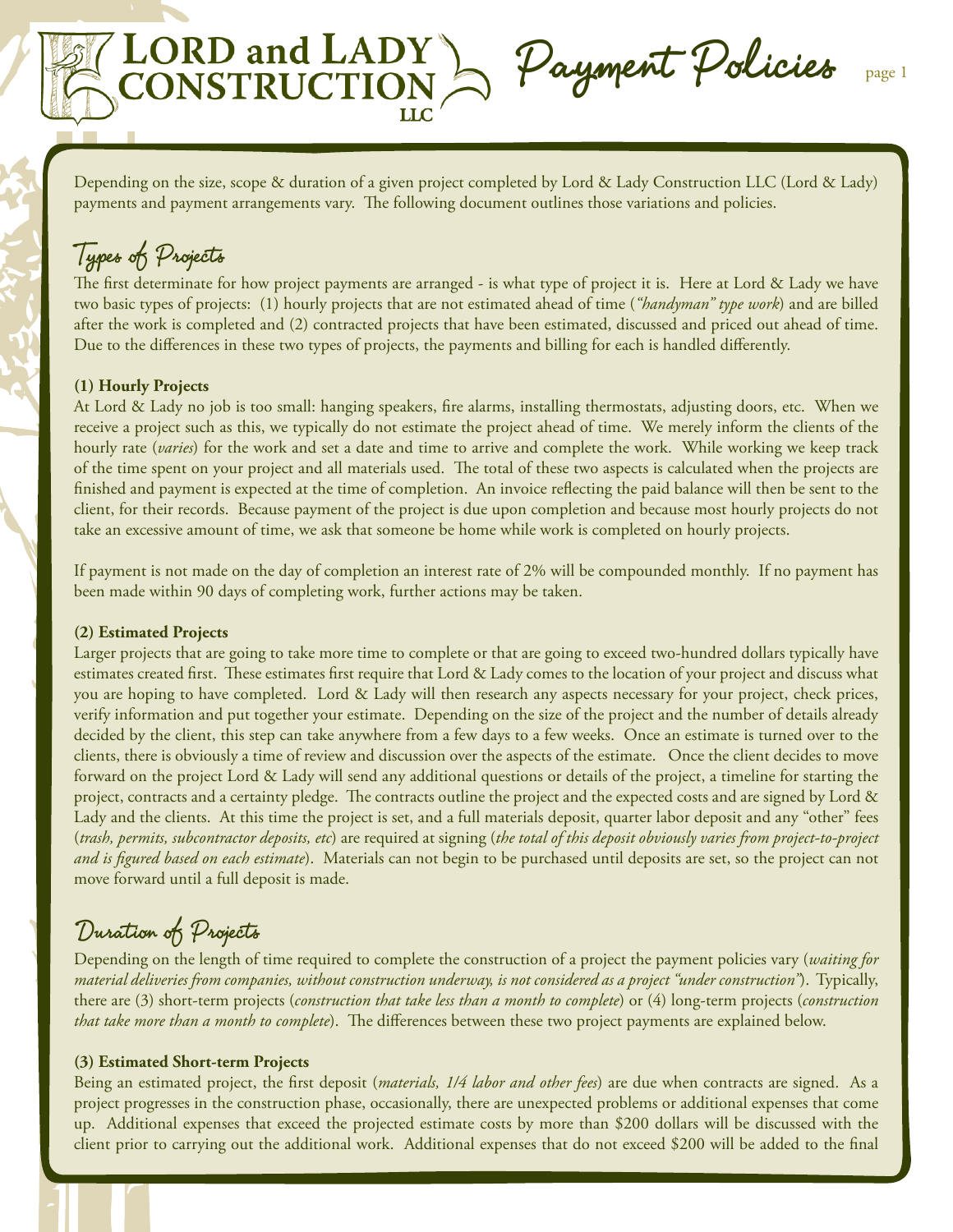Lord & Lady Construction, LLC Payment Policies page 2

bill. Once the project is near completion, all the numbers will be examined by Lord & Lady, the actual material and labor costs will be compared to the estimated costs. If costs are lower than in the estimate the final bill will be adjusted to reflect these savings. On the final day of completion of any estimated project, the client will meet with Lord & Lady on-site and review the finished project, making sure that all aspects meet the clients expectations and standards. Assuming everything is complete, the contracts will then be signed by the client stating that all work contracted was completed by Lord & Lady. At this time the entire remaining balance is due to Lord & Lady. The only exception to this policy is if a payment plan has been arranged with Lord & Lady prior to the final completion day (*please see section (5) on page 3 for details about payment plans*). However, all payment plans require that a payment is made on the final completion day.

If an estimated short-term project becomes larger and therefore becomes a long-term project, the payment arrangements will then need to be paid as an estimated long-term project.

If the remaining balance is not paid on the date of completion and no payment arrangements have been set-up between Lord & Lady and the clients, a interest rate of 2% will be compounded monthly. If payment is not made on the date of completion, further action may be taken.

#### **(4) Estimated Long-term Projects**

As with estimated short-term projects, the first deposit (*materials, ¼ labor and other fees*) on an estimated long-term project is due when contracts are signed. Again, as with estimated short-term projects, unexpected problems or additions on a project may come up once construction is underway. Our policy for additional costs remains the same in every type of project, additional costs over \$200 are never carried out, until the Lord & Lady has the clients approval and change orders for the additional work are drawn up. Additional expenses that do not exceed \$200 will be added to the final bill.

Because long-term projects are a month or longer in construction duration and the initial deposit only covers quarter of the labor fees, Lord & Lady requires that on long-term projects payments be made every 30 days, once the project is started. The remaining Lord & Lady labor fees are to be evenly divided amongst the months required to finish the project, subcontractor fees are due the month of the subcontractor work. Basically this means that if a project is going to take approximately two months to complete: there would be the initial deposit that includes all materials, a quarter of the labor and other fees; then after the first 30 days there would be a payment that covers half of the remaining labor fee and any subcontractor fees from the month; then when the project was finished in the final month the entire remaining balance from the revised bill would be due on the day of completion.

If the project ends up taking longer than initially projected, the remaining balance can then be divided evenly amongst the new timeline, remembering the subcontractor fees are not divided and must be paid the month of the subcontractor work.

If the remaining balance is not paid on the date of completion and no payment arrangements (*please see section (5) on this page for details about payment plans*) have been set-up between Lord & Lady and the clients, a interest rate of 2% will be compounded monthly. If payment is not made on the date of completion, further action may be taken.

### **(5) Payment Plans**

In some special circumstances clients find it more convenient to make payment arrangements for the remaining balance, rather than make one final payment on the date of completion. Lord & Lady can not offer this option on every project. It is not available on projects that have had additional discounts applied to the balance, on projects that have not had deposits or payments made on time, or for clients that have failed to meet payment expectations on previous jobs. Lord & Lady may require credit verifications and/or references to allow a payment plan on a project.

All payment plans must be set-up and agreed upon prior to completion of project. Payment plans will not be arranged on date of completion for a project.

Payment plan arrangements may vary based upon the clients needs, however, every payment plan requires that at least